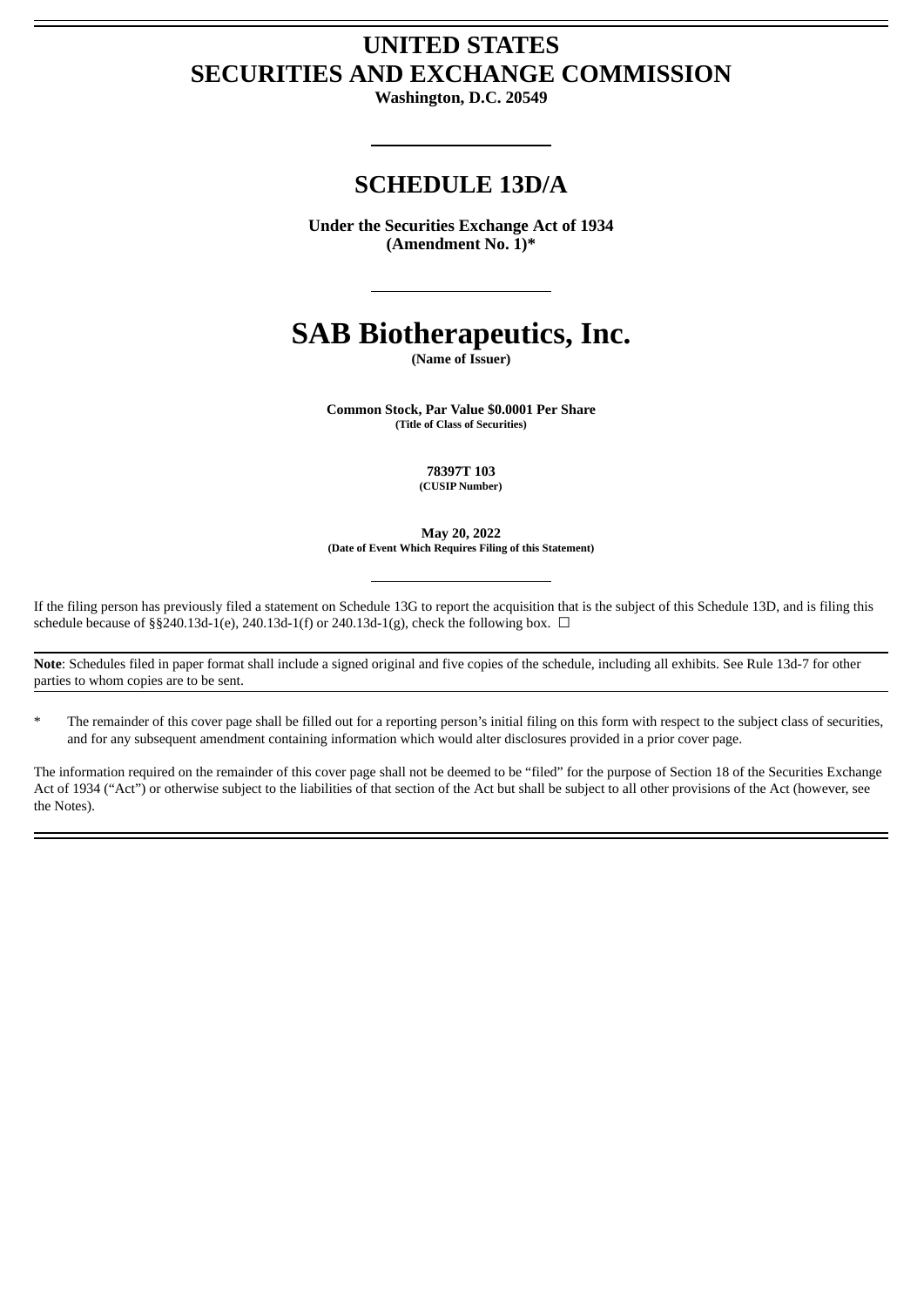#### CUSIP No. 78397T 103

| 1.                                                                                        | <b>Names of Reporting Persons</b>                                                                          |     |                                                       |  |  |  |
|-------------------------------------------------------------------------------------------|------------------------------------------------------------------------------------------------------------|-----|-------------------------------------------------------|--|--|--|
|                                                                                           |                                                                                                            |     |                                                       |  |  |  |
|                                                                                           | <b>Big Cypress Holdings LLC</b>                                                                            |     |                                                       |  |  |  |
|                                                                                           | Check the Appropriate Box if a Member of a Group (See Instructions)<br>2.<br>$(b)$ $\square$<br>(a) $\Box$ |     |                                                       |  |  |  |
|                                                                                           |                                                                                                            |     |                                                       |  |  |  |
| 3.                                                                                        | <b>SEC Use Only</b>                                                                                        |     |                                                       |  |  |  |
|                                                                                           |                                                                                                            |     |                                                       |  |  |  |
| 4.                                                                                        | Source of Funds (See Instructions)                                                                         |     |                                                       |  |  |  |
|                                                                                           |                                                                                                            |     |                                                       |  |  |  |
|                                                                                           | <b>WC</b>                                                                                                  |     |                                                       |  |  |  |
| Check if Disclosure of Legal Proceedings Is Required Pursuant to Items 2(d) or 2(e)<br>5. |                                                                                                            |     |                                                       |  |  |  |
|                                                                                           |                                                                                                            |     |                                                       |  |  |  |
| 6.                                                                                        | $\Box$<br>Citizenship or Place of Organization                                                             |     |                                                       |  |  |  |
|                                                                                           |                                                                                                            |     |                                                       |  |  |  |
|                                                                                           | Delaware                                                                                                   |     |                                                       |  |  |  |
|                                                                                           |                                                                                                            | 7.  | <b>Sole Voting Power</b>                              |  |  |  |
|                                                                                           | Number of                                                                                                  |     |                                                       |  |  |  |
|                                                                                           | <b>Shares</b>                                                                                              |     | 756,298 shares (1)                                    |  |  |  |
|                                                                                           | Beneficially                                                                                               | 8.  | <b>Shared Voting Power</b>                            |  |  |  |
|                                                                                           | Owned by<br>Each                                                                                           |     |                                                       |  |  |  |
|                                                                                           | Reporting                                                                                                  | 9.  | <b>Sole Dispositive Power</b>                         |  |  |  |
|                                                                                           | Person                                                                                                     |     |                                                       |  |  |  |
|                                                                                           | With                                                                                                       |     | 756,298 shares (1)<br><b>Shared Dispositive Power</b> |  |  |  |
|                                                                                           |                                                                                                            | 10. |                                                       |  |  |  |
| 11.                                                                                       | Aggregate Amount Beneficially Owned by Each Reporting Person                                               |     |                                                       |  |  |  |
|                                                                                           |                                                                                                            |     |                                                       |  |  |  |
|                                                                                           | 756,298 shares (1)                                                                                         |     |                                                       |  |  |  |
| 12.                                                                                       | Check if the Aggregate Amount in Row (11) Excludes Certain Shares (See Instructions)                       |     |                                                       |  |  |  |
|                                                                                           |                                                                                                            |     |                                                       |  |  |  |
|                                                                                           | $\Box$                                                                                                     |     |                                                       |  |  |  |
| 13.                                                                                       |                                                                                                            |     | Percent of Class Represented by Amount in Row (11)    |  |  |  |
|                                                                                           |                                                                                                            |     |                                                       |  |  |  |
|                                                                                           | $1.8\%$ (2)                                                                                                |     |                                                       |  |  |  |
| 14.                                                                                       | Type of Reporting Person (See Instructions)                                                                |     |                                                       |  |  |  |
|                                                                                           | PN                                                                                                         |     |                                                       |  |  |  |
|                                                                                           |                                                                                                            |     |                                                       |  |  |  |

(1) The shares reported herein includes 547,698 of shares of common stock that are subject to vesting during a period of up to five years after October 22, 2021, which is the closing date of the Issuer's business combination. The vesting of such shares is contingent on achievement of certain stock price milestones, as further described in the Issuer's prospectus/proxy statement filed with the SEC on September 23, 2021, which is incorporated herein by reference. Includes 208,600 warrants to purchase common stock. Samuel J. Reich is a manager of the Big Cypress Holdings LLC and Mr. Reich is Director and Executive Chairman of the Issuer. This percentage is calculated based upon 42,987,621 shares of common stock outstanding as of May 23, 2022, as disclosed in the definitive proxy statement filed by the Issuer on May 25, 2022.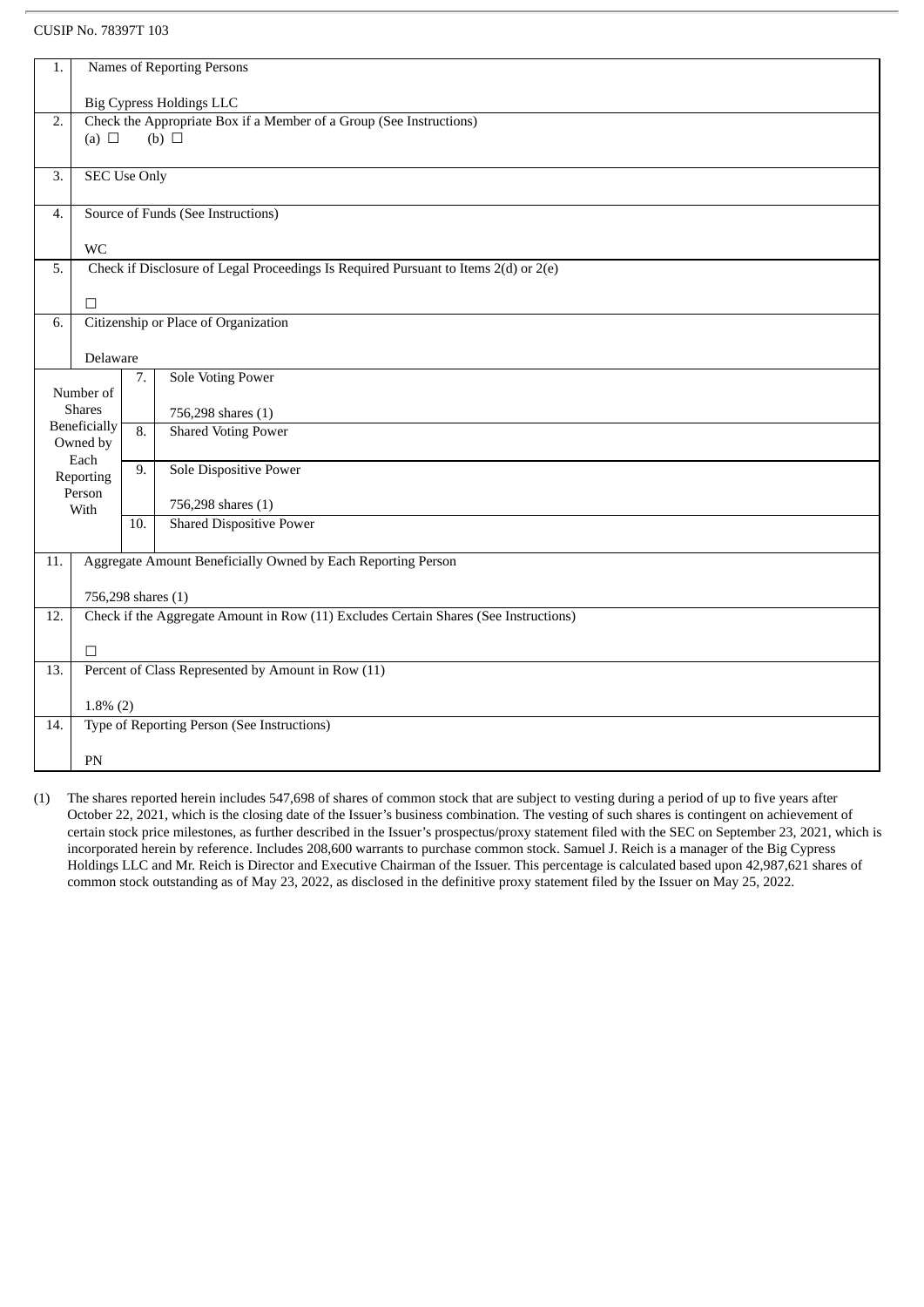#### CUSIP No. 78397T 103

|                                                                           | Names of Reporting Persons<br>1.                                                                           |                      |                                    |  |  |  |
|---------------------------------------------------------------------------|------------------------------------------------------------------------------------------------------------|----------------------|------------------------------------|--|--|--|
|                                                                           |                                                                                                            | Samuel J. Reich      |                                    |  |  |  |
| Check the Appropriate Box if a Member of a Group (See Instructions)<br>2. |                                                                                                            |                      |                                    |  |  |  |
|                                                                           | (a) $\Box$                                                                                                 |                      | (b) $\Box$                         |  |  |  |
| $\overline{3}$ .                                                          | <b>SEC Use Only</b>                                                                                        |                      |                                    |  |  |  |
| 4.                                                                        |                                                                                                            |                      | Source of Funds (See Instructions) |  |  |  |
|                                                                           | <b>WC</b>                                                                                                  |                      |                                    |  |  |  |
| 5.                                                                        | Check if Disclosure of Legal Proceedings Is Required Pursuant to Items 2(d) or 2(e)                        |                      |                                    |  |  |  |
|                                                                           | $\Box$                                                                                                     |                      |                                    |  |  |  |
| Citizenship or Place of Organization<br>6.                                |                                                                                                            |                      |                                    |  |  |  |
|                                                                           |                                                                                                            |                      |                                    |  |  |  |
|                                                                           |                                                                                                            | <b>United States</b> |                                    |  |  |  |
|                                                                           | Number of                                                                                                  | 7.                   | <b>Sole Voting Power</b>           |  |  |  |
|                                                                           | <b>Shares</b><br>Beneficially                                                                              | 8.                   | <b>Shared Voting Power</b>         |  |  |  |
|                                                                           | Owned by<br>Each                                                                                           |                      | 965,299 shares (2)                 |  |  |  |
|                                                                           | Reporting<br>Person                                                                                        | 9.                   | <b>Sole Dispositive Power</b>      |  |  |  |
|                                                                           | With                                                                                                       | 10.                  | <b>Shared Dispositive Power</b>    |  |  |  |
|                                                                           |                                                                                                            |                      | 965,299 shares (2)                 |  |  |  |
| 11.                                                                       | Aggregate Amount Beneficially Owned by Each Reporting Person                                               |                      |                                    |  |  |  |
|                                                                           |                                                                                                            |                      |                                    |  |  |  |
| 12.                                                                       | 965,299 shares (2)<br>Check if the Aggregate Amount in Row (11) Excludes Certain Shares (See Instructions) |                      |                                    |  |  |  |
|                                                                           |                                                                                                            |                      |                                    |  |  |  |
| $\Box$                                                                    |                                                                                                            |                      |                                    |  |  |  |
| Percent of Class Represented by Amount in Row (11)<br>13.                 |                                                                                                            |                      |                                    |  |  |  |
|                                                                           | $2.2\%$ (2)                                                                                                |                      |                                    |  |  |  |
| 14.                                                                       | Type of Reporting Person (See Instructions)                                                                |                      |                                    |  |  |  |
|                                                                           | IN                                                                                                         |                      |                                    |  |  |  |
|                                                                           |                                                                                                            |                      |                                    |  |  |  |

(1) The shares reported herein includes 547,698 of shares of common stock held directly by Big Cypress Holdings LLC that are subject to vesting during a period of up to five years after October 22, 2021, which is the closing date of the Issuer's business combination. The vesting of such shares is contingent on achievement of certain stock price milestones, as further described in the Issuer's prospectus/proxy statement filed with the SEC on September 23, 2021, which is incorporated herein by reference. Includes 208,600 warrants to purchase common stock held directly by Big Cypress Holdings LLC. Samuel J. Reich is a manager of the Big Cypress Holdings LLC and Mr. Reich is Director and Executive Chairman of the Issuer. This percentage is calculated based upon 42,987,621 shares of common stock outstanding as of May 23, 2022, as disclosed in the definitive proxy statement filed by the Issuer on May 25, 2022.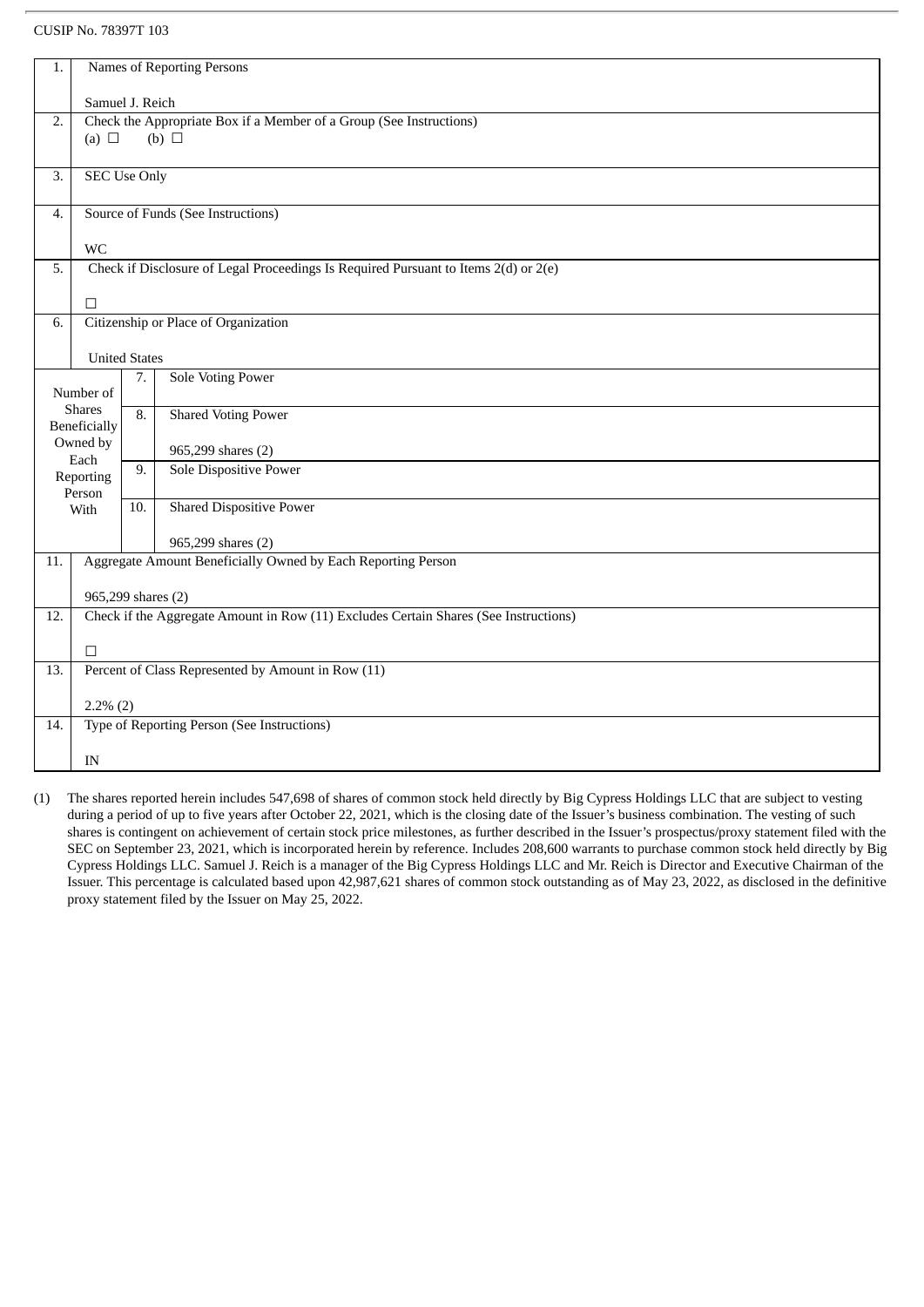Explanatory Note: This Amendment No. 1 to the Schedule 13D filed by the undersigned (the "Amendment No. 1") amends the Schedule 13D previously filed on November 2, 2021, as specifically set forth herein. Items not set forth in this Amendment No. 1 are not being amended.

#### **Item 2. Identity and Background**

- (a) This Schedule 13D is filed by Big Cypress Holdings LLC and Samuel J. Reich (together, the "Reporting Persons", each a "Reporting Person").
- (b) The principal business office of Big Cypress Holdings LLC is 300 W. 41st Street, Suite 202, Miami Beach, Florida 33140.
- (c) Prior to the completion of the Issuer's initial business combination, Big Cypress Holdings LLC's sole business is to act as the sponsor in connection with the initial public offering (the "IPO") and business combination of the Issuer. The Issuer consummated its business combination on October 22, 2021.
- (d) During the last five years, none of the Reporting Persons has been convicted in a criminal proceeding (excluding traffic violations or similar misdemeanors).
- (e) During the last five years, none of the Reporting Persons has been a party to a civil proceeding of a judicial or administrative body of competent jurisdiction resulting in such Reporting Person being subject to a judgment, decree or final order enjoining future violations of, or prohibiting or mandating activities subject to, federal or state securities laws or finding any violation with respect to such laws.
- (f) The Sponsor is a Delaware limited liability company. Mr. Reich is a citizen of the United States.

#### **Item 5. Interest in Securities of the Issuer**

- (a) See responses to Item 13 on the cover pages of this filing, which are incorporated herein by reference. The Reporting Persons' aggregate beneficial ownership percentage is approximately 2.2% of the Issuer's outstanding shares. Calculations of the percentage of the shares of Common Stock beneficially owned is based 42,987,621 shares of common stock outstanding as of May 23, 2022, as disclosed in the definitive proxy statement filed by the Issuer on May 25, 2022.
- (b) See responses to Items 7 through 13 on the cover pages of this Amendment No. 1, which are incorporated herein by reference.
- (c) On May 20, 2022, Big Cypress Holdings LLC effected a pro rata distribution of 2,500,127 shares of the Issuer's common stock to the members of Big Cypress Holdings LLC, for which no consideration is being paid in connection with such distribution. The Reporting Person is a managing member of Big Cypress Holdings LLC, and as part of the distribution will receive 207,001 shares of the issuer, which the Reporting Person previously had an indirect pecuniary interest.
- (d) No other person is known to have the right to receive or the power to direct the receipt of dividends from, or any proceeds from the sale of, the shares of Common Stock beneficially owned by any of the Reporting Persons.
- (e) As of May 20, 2022, each of the Reporting Persons ceased being the beneficial owner of five percent or more of the Issuer's common stock.